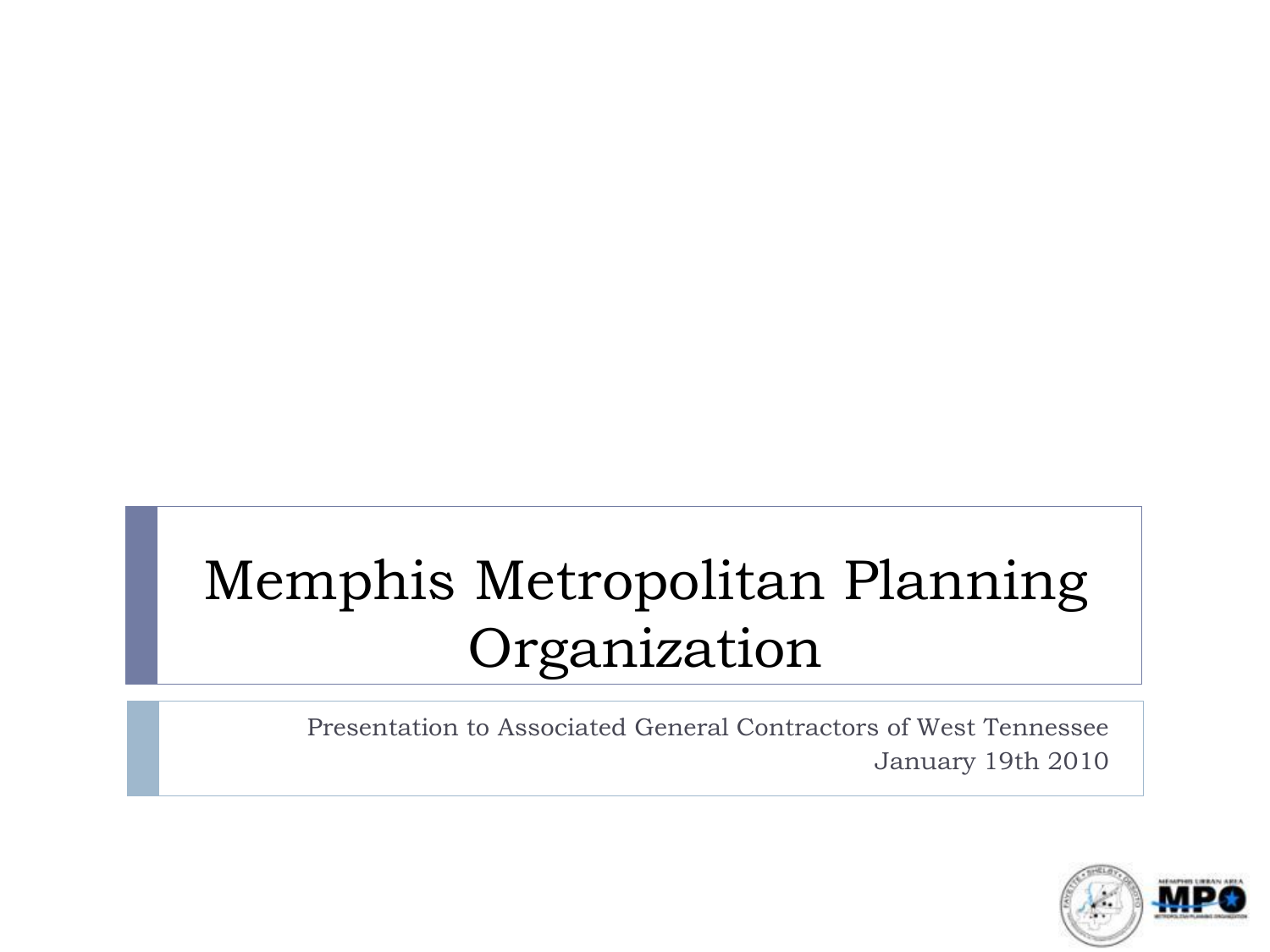#### Memphis Urban Area MPO

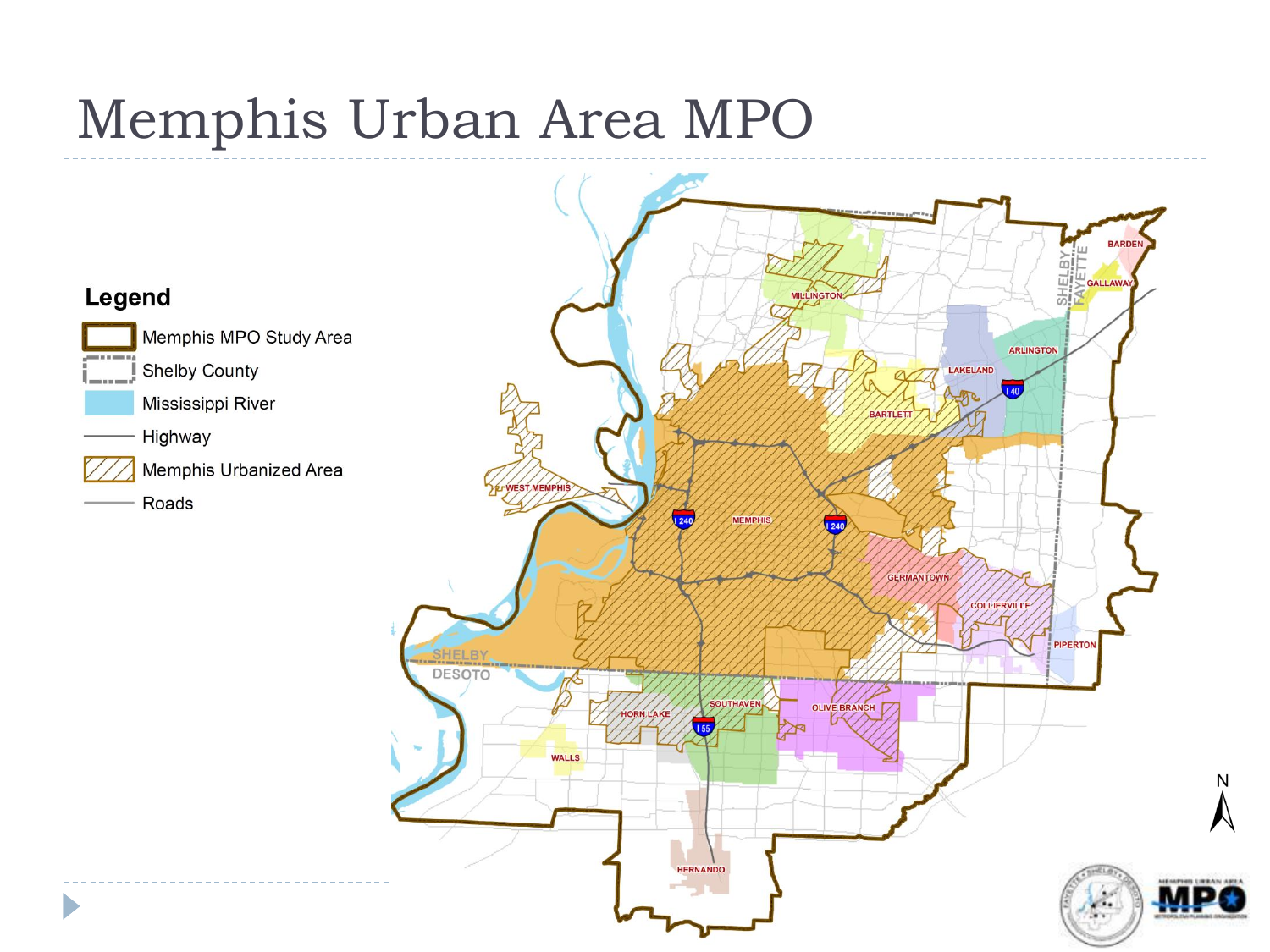## MPO Board Voting Membership

Þ

| Agency/Jurisdiction                         | Representative                    |
|---------------------------------------------|-----------------------------------|
| State of Tennessee                          | Governor, Phil Bredesen           |
| State of Mississippi                        | Governor, Haley Barbour           |
| Tennessee Department of Transportation      | <b>Commissioner Gerald Nicely</b> |
| Mississippi Department of Transportation    | Larry L. "Butch" Brown Sr.        |
| <b>Memphis Area Transit Authority</b>       | Will Hudson                       |
| Memphis and Shelby County Port Commission   | Don McCrory                       |
| Memphis and Shelby County Airport Authority | Larry Cox                         |
| <b>Shelby County</b>                        | Interim Mayor Joe Ford            |
| Arlington                                   | Mayor Russell Wiseman             |
| <b>Bartlett</b>                             | Mayor A Keith McDonald            |
| Collierville                                | Mayor Stan Joyner, Jr.            |
| Lakeland                                    | Mayor Scott J. Carmichael         |
| Germantown                                  | Mayor Sharon Goldsworthy          |
| Memphis                                     | Mayor A C Wharton, Jr.            |
| Millington                                  | <b>Mayor Richard Hodges</b>       |
| <b>DeSoto County</b>                        | Michael Garriga                   |
| Hernando                                    | Mayor Chip Johnson                |
| Horn Lake                                   | Mayor Nat Baker                   |
| Walls                                       | Mayor Gene Alday                  |
| Olive Branch                                | Mayor Sam Rikard                  |
| Southaven                                   | <b>Mayor Greg Davis</b>           |
| <b>Fayette County</b>                       | Mayor Rhea "Skip" Taylor          |
| <b>Braden</b>                               | Mayor Chester Cocke               |
| Gallaway                                    | Mayor Dominick Berretta           |
| Piperton                                    | Mayor Whitney Joe (Buck) Chambers |

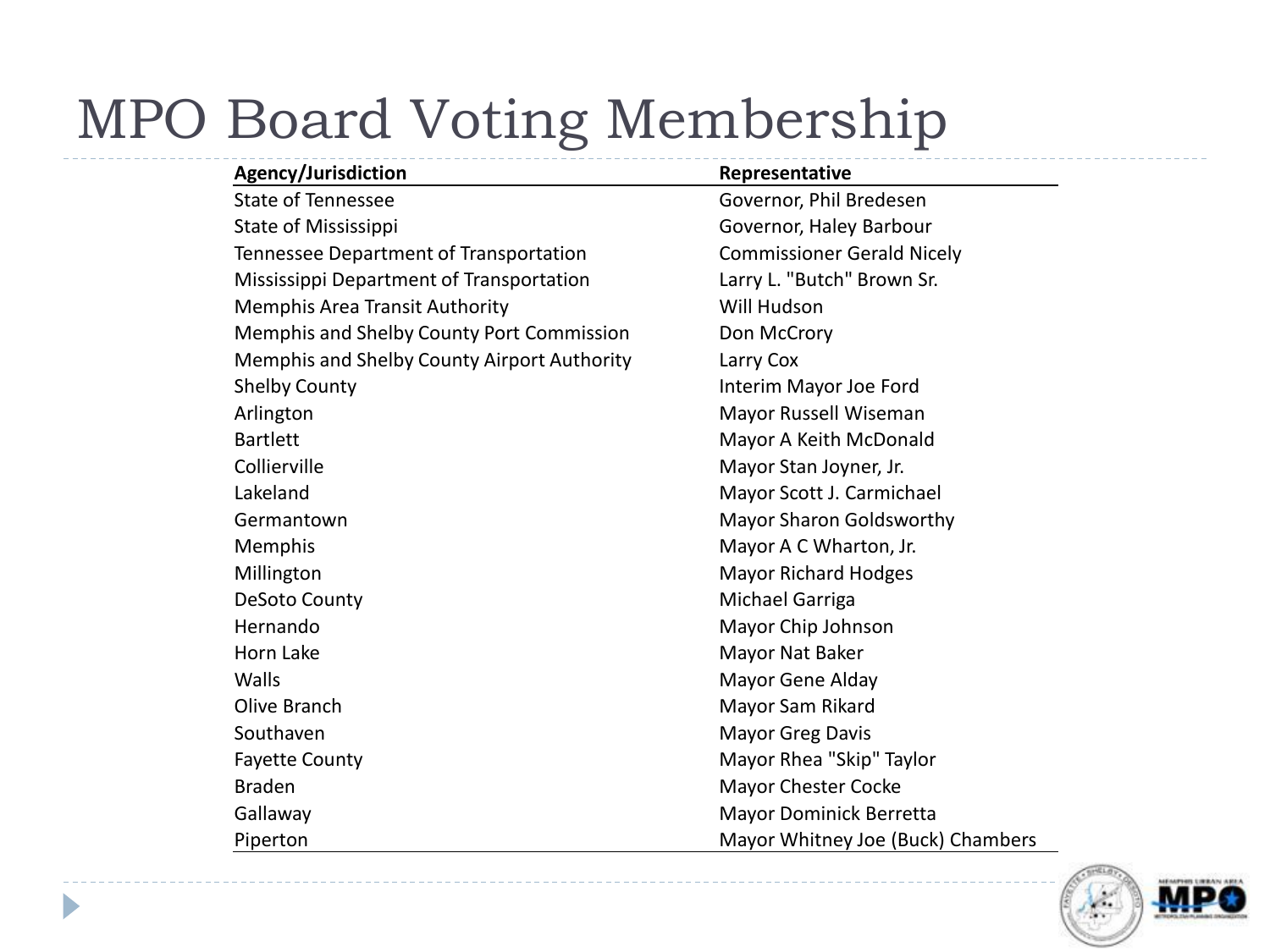# What is an MPO?

- A transportation **policy-making and planning body** with representatives of local, state & federal government and transportation authorities
- **▶ Required in urbanized areas of 50,000+**
- Ensures federal spending on transportation occurs through a **comprehensive, cooperative and continuing (3-C) process**
- Variety of **organizational arrangements** "hosted" by another agency; stand-alone; existing agency designated as MPO

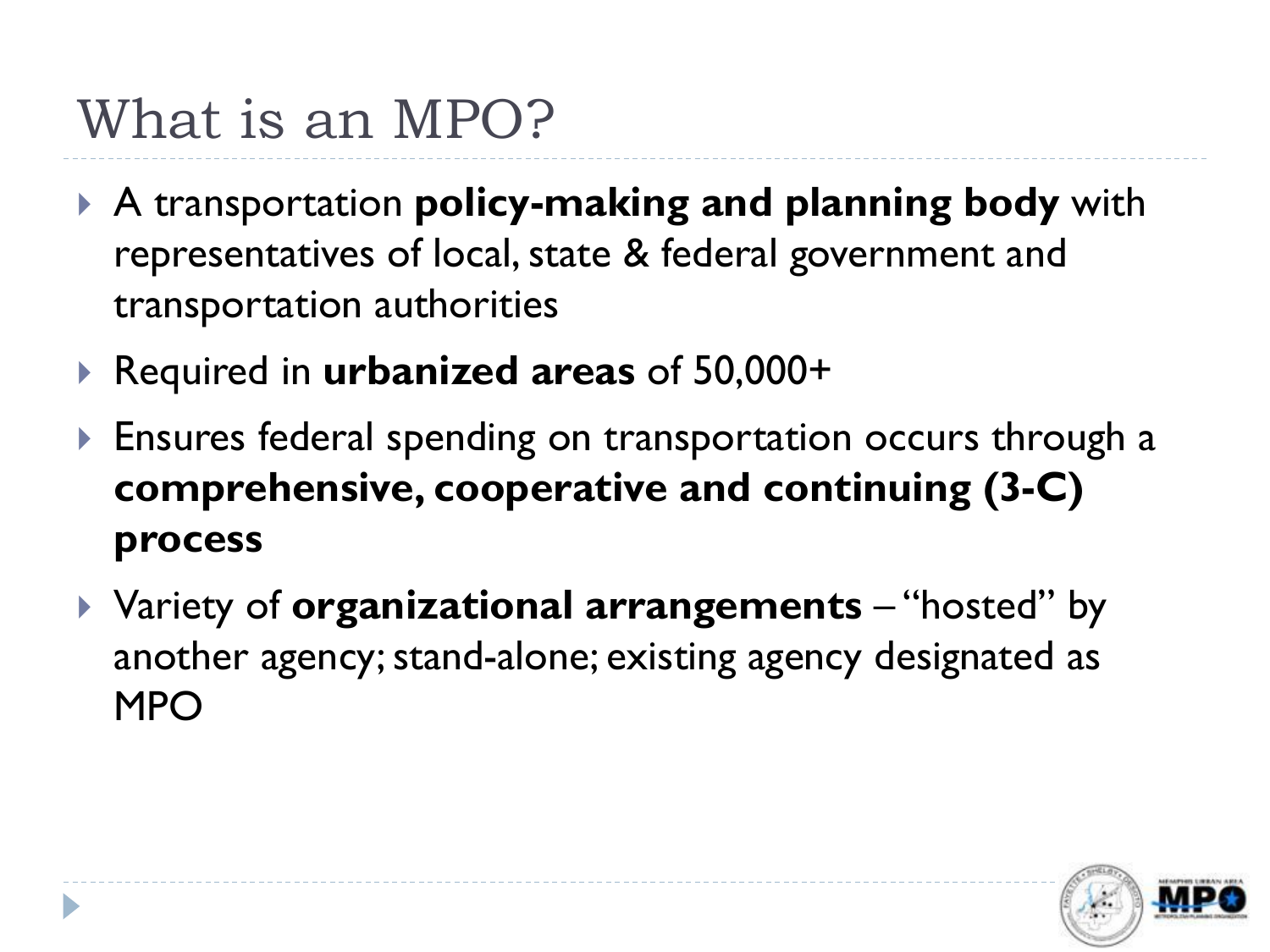## Why an MPO?

- **▶ Transportation investment means allocating scarce transportation funding** resources appropriately
- Planning needs to reflect the **region's shared vision** for its future
- Requires a **comprehensive examination** of the region's future and investment **alternatives**
- MPO **facilitates collaboration** of governments, interested parties and residents

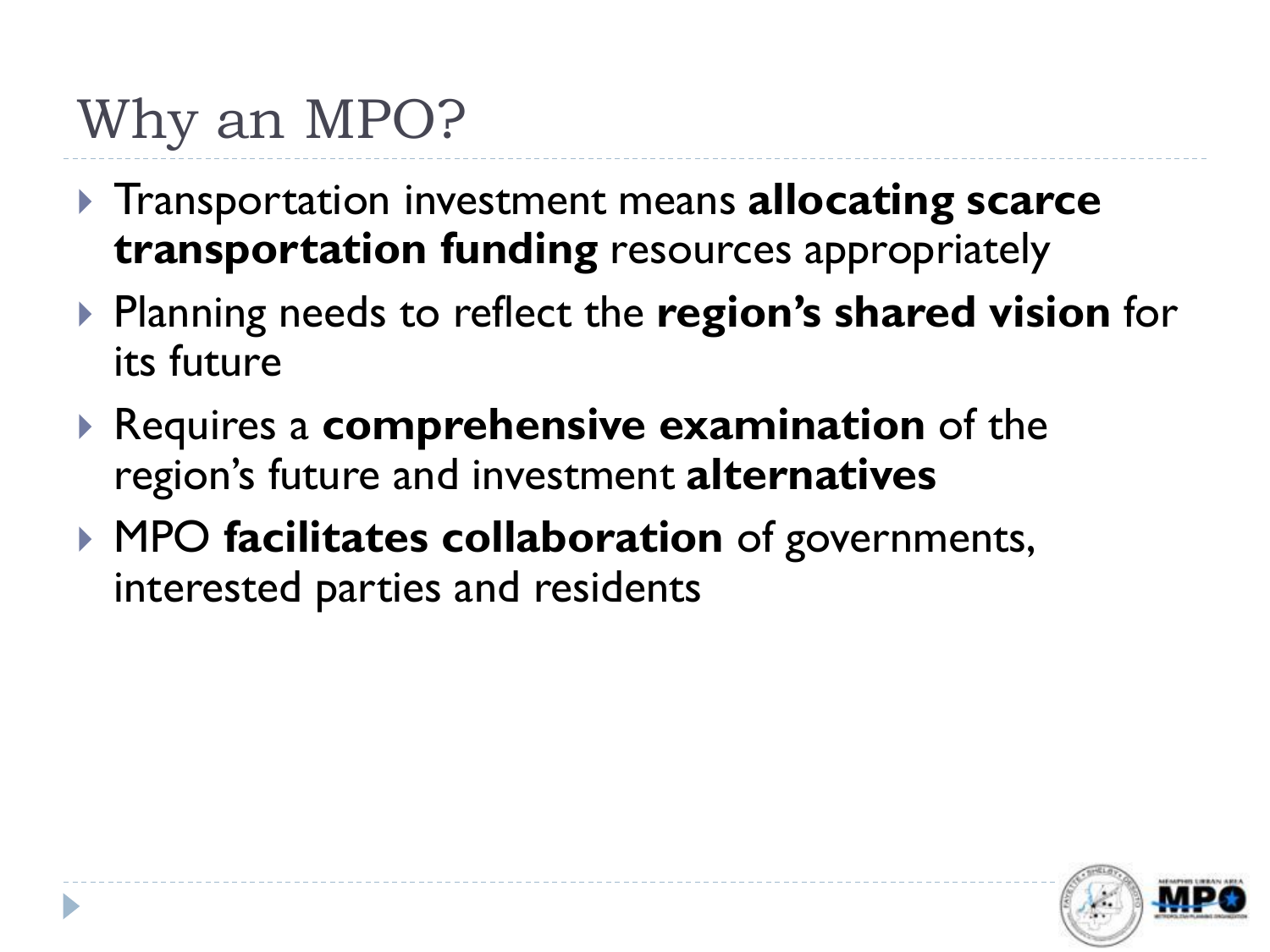## MPO Functions

#### **Five Core Functions:**

- 1. Establish a setting fair & impartial
- 2. Evaluate transportation alternatives
- 3. Maintain a Long Range Transportation Plan (LRTP)
- 4. Develop a Transportation Improvement Program (TIP)
- 5. Public Participation Plan (PPP) Involve the public residents and key affected sub-groups in the planning process

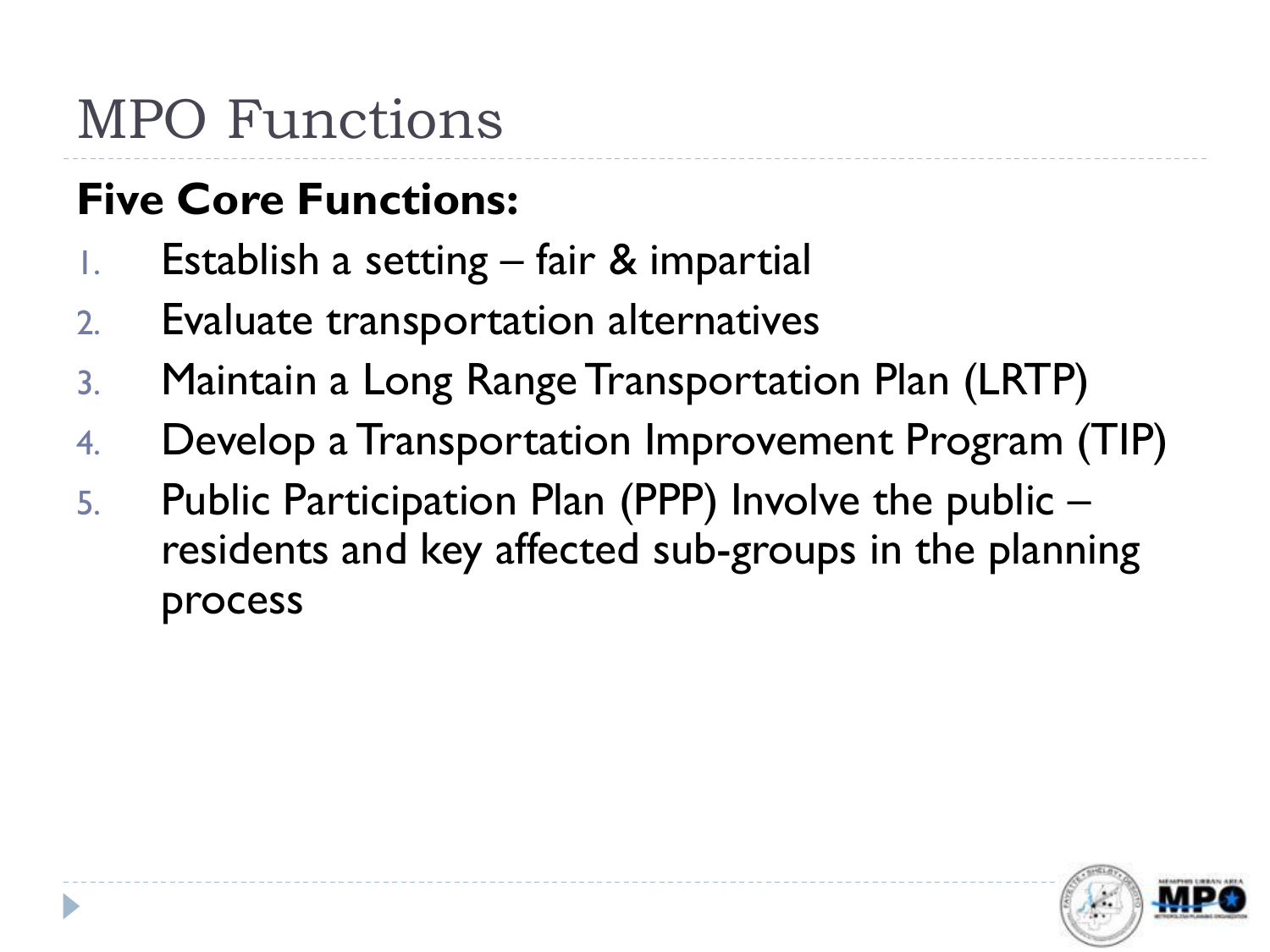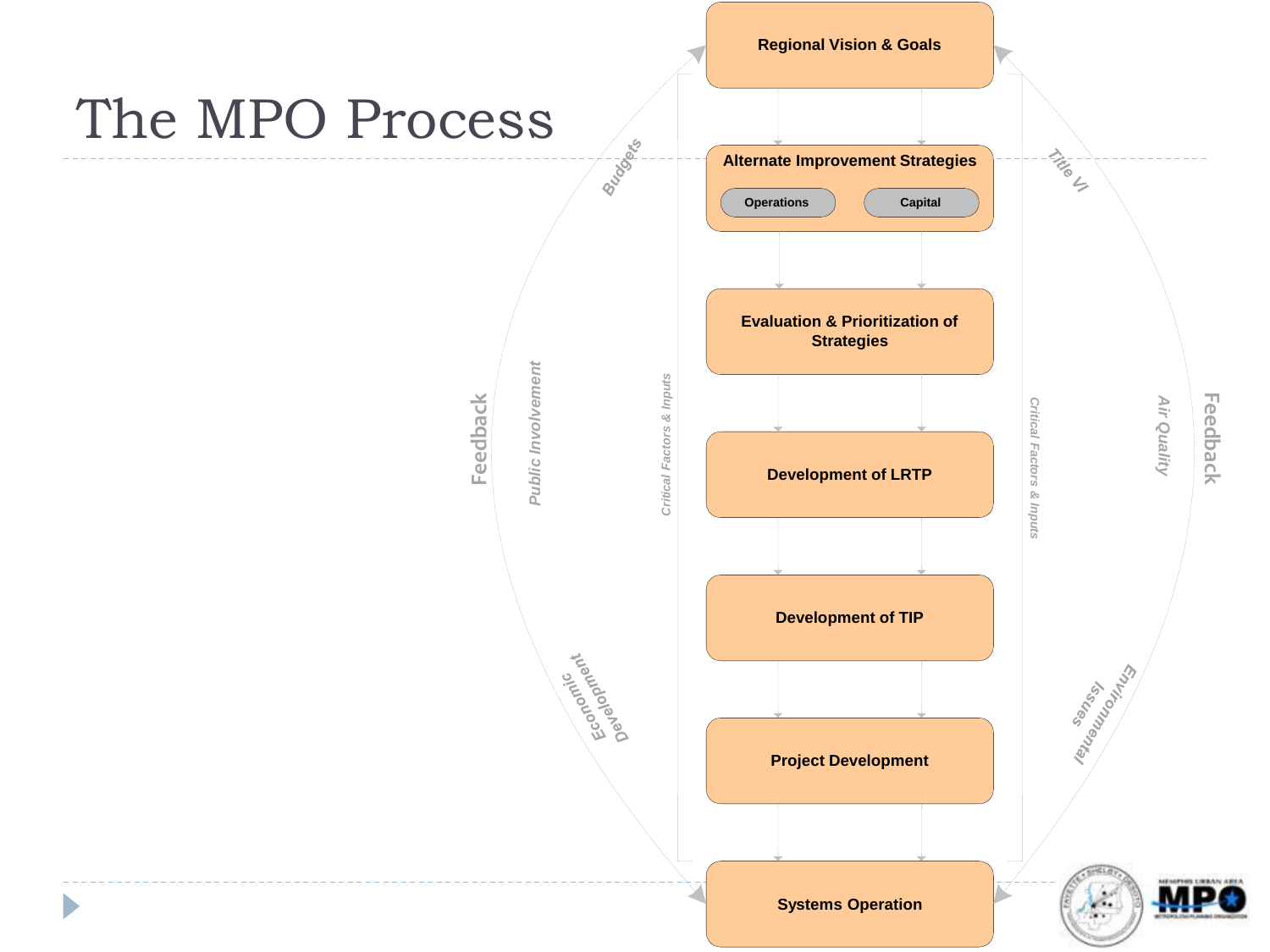#### LRTP

- Statement of region's transportation system investment priorities and plans
- Minimum 20-year time horizon *from date of next update* [25 years preferred]
- ▶ Focused on systems level & intermodal/multimodal in nature
- ▶ Clearly link with regional land use, development, housing & employment goals & plans

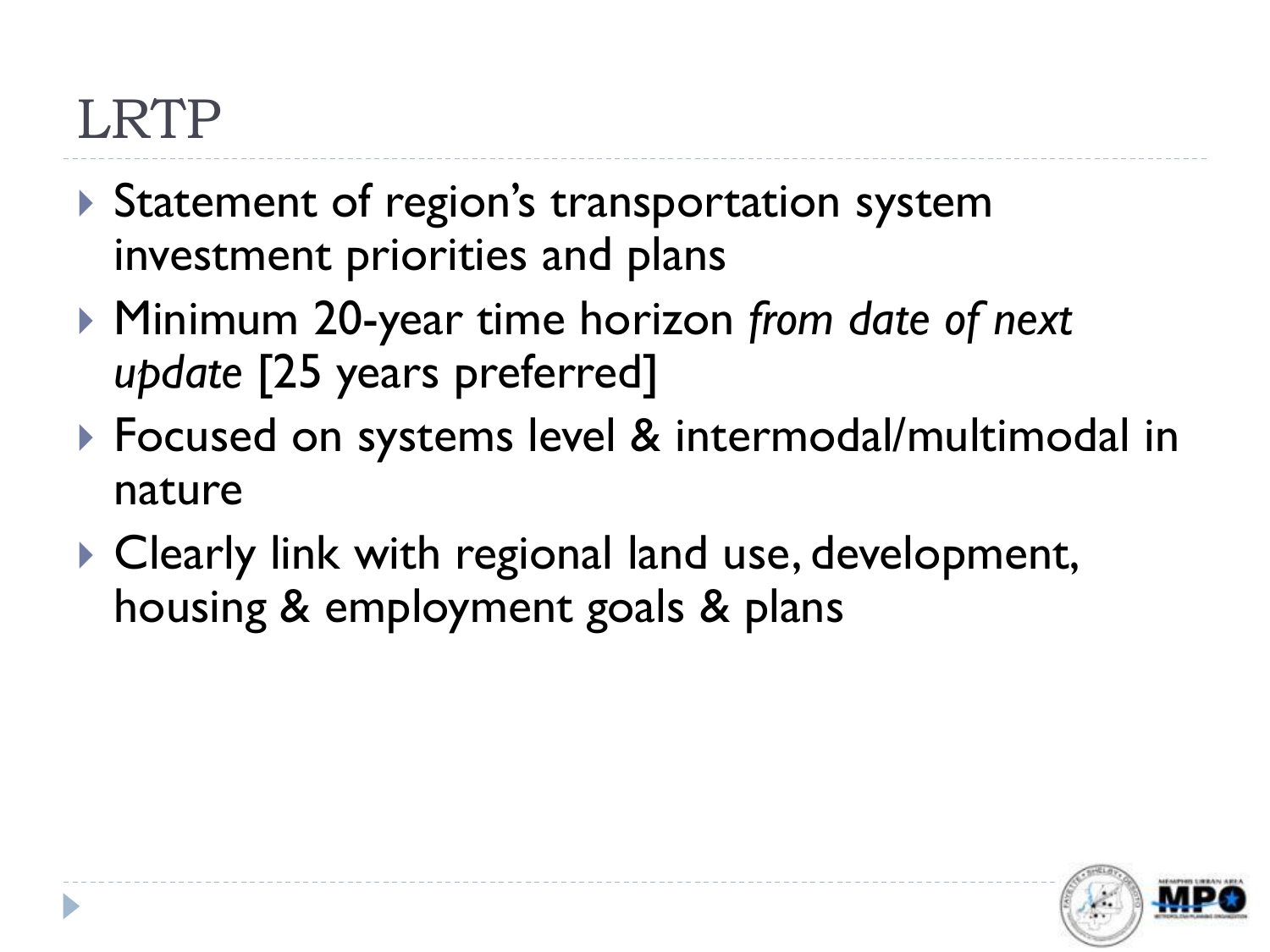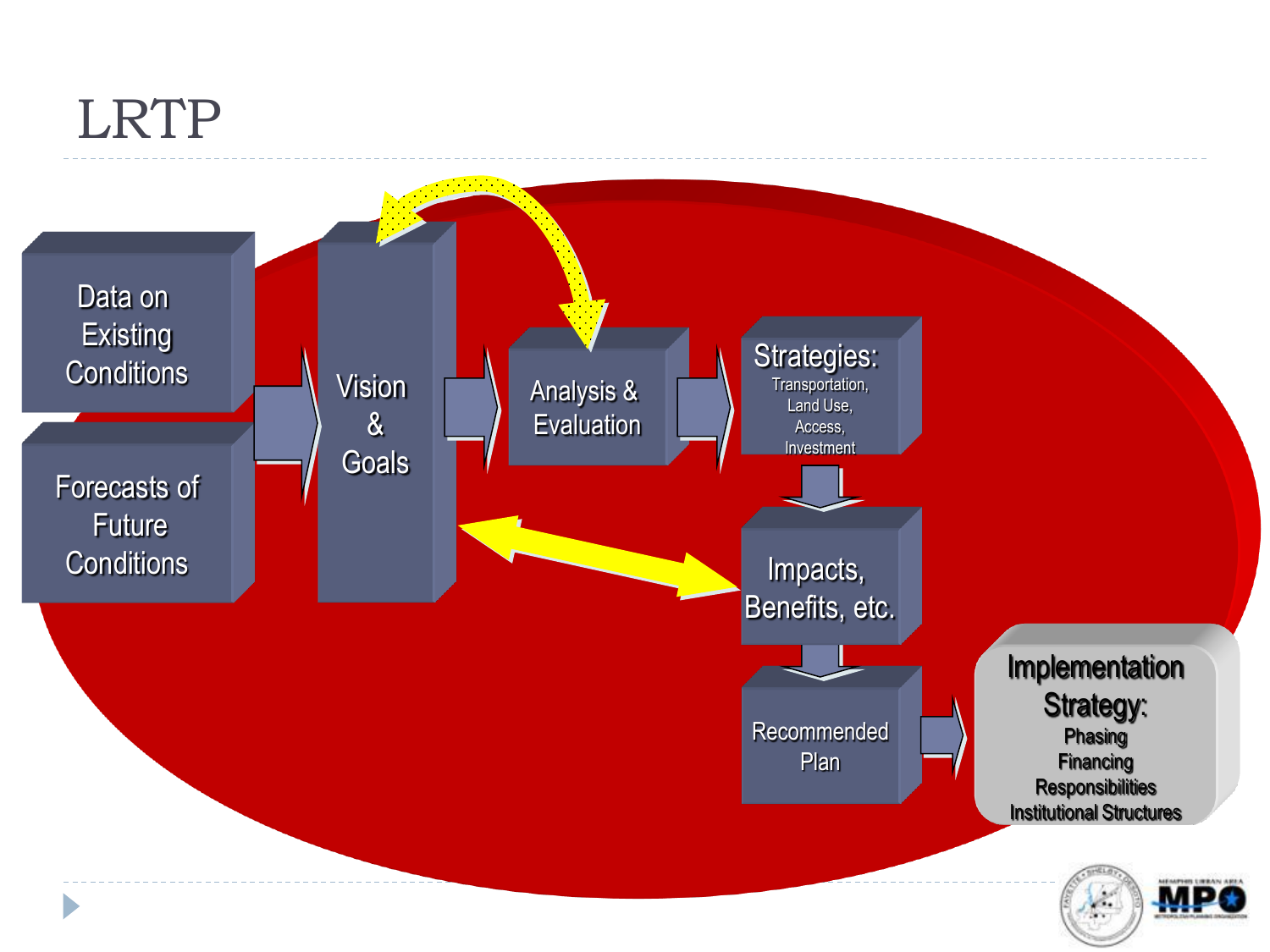#### LRTP

- ▶ Emphasize efficient use of existing system & its preservation
- ▶ Consistent with Statewide Transportation Plan
- ▶ Conform with SIP (non-attainment areas only)
- Be fiscally-constrained
- ▶ Update every 5 years (3 years in non-attainment areas)
- $\triangleright$  Prioritized listing of projects

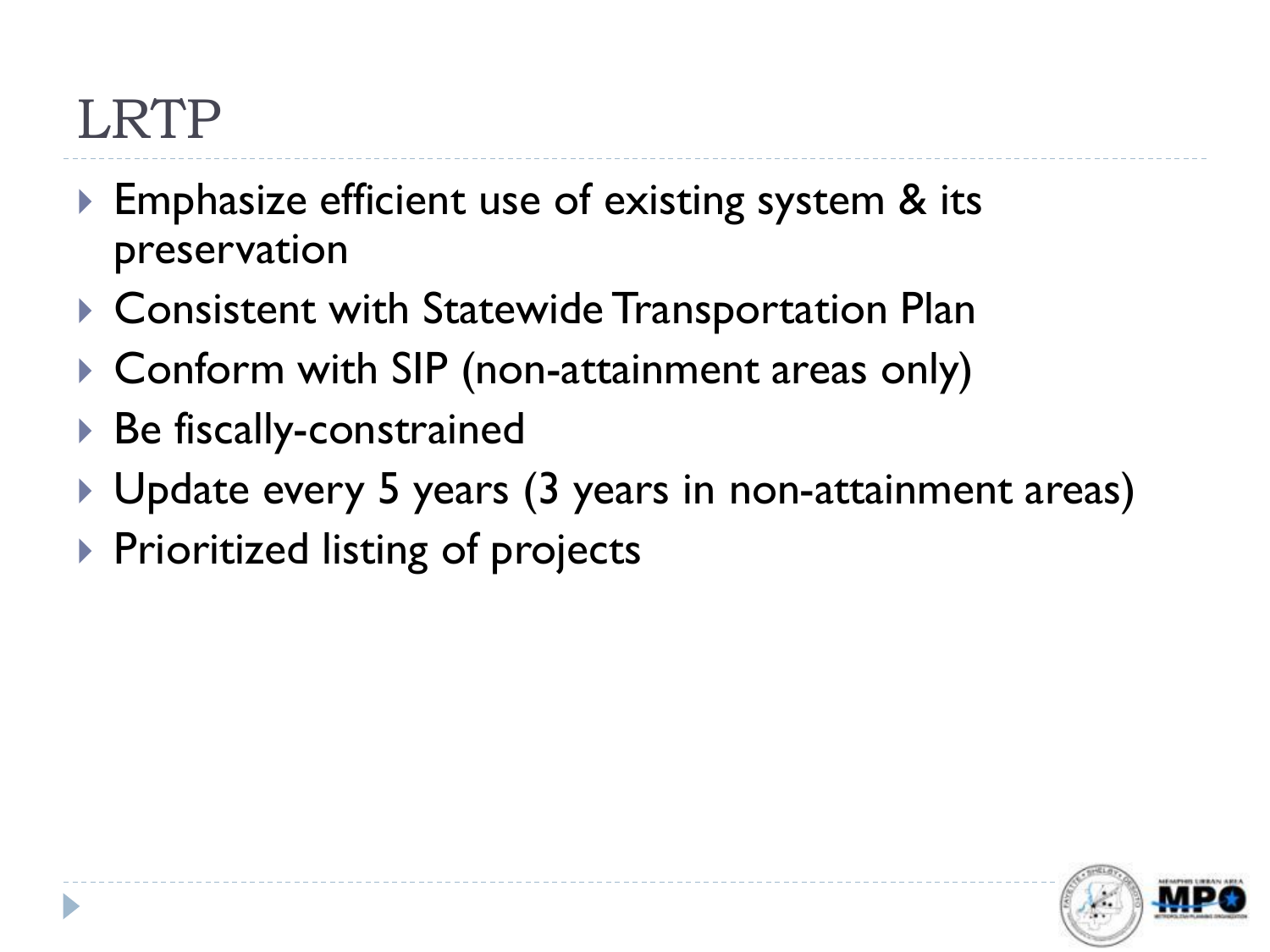#### TIP

- Financially-constrained 3-year program covering most immediate LRTP-based projects & strategies for implementation
- Allocates limited transportation resources among region's priorities
- Minimum 3 years covered
- ▶ Updated every 1-2 years, depending on state requirements
- $\triangleright$  Not a "wish list" fiscally constrained
- Conforms with State Implementation Plan (SIP) (if necessary)
- Incorporated into Statewide TIP without change once approved

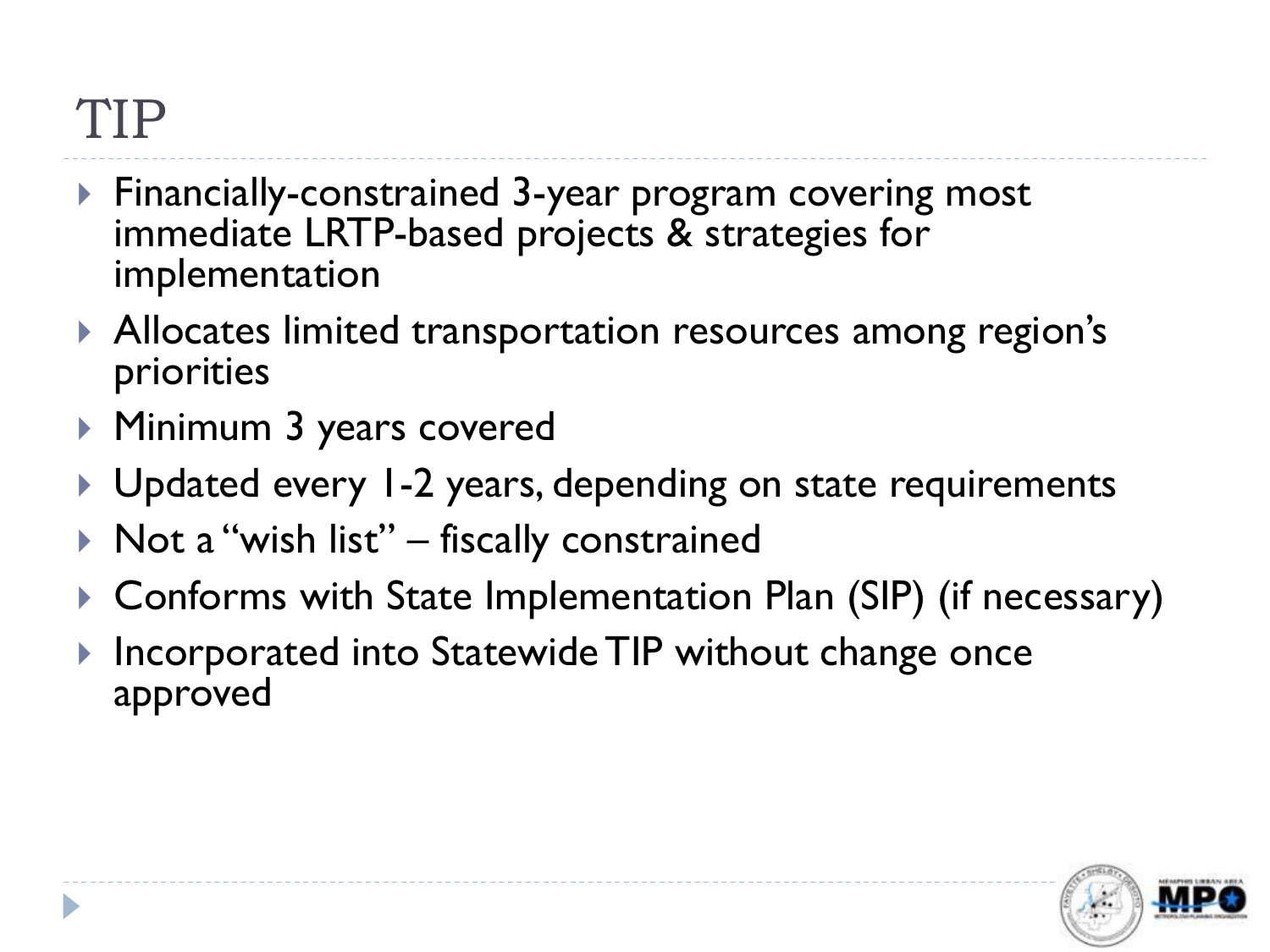# Transportation Improvement Program Project Ranking Criteria

| <b>STP Project Selection Criteria</b>    | <b>Points</b>  |
|------------------------------------------|----------------|
| Congestion                               | 20             |
| Safety                                   | 18             |
| Multimodal                               | 16             |
| Land Use                                 | 14             |
| <b>Environmental Justice</b>             | 6              |
| Environment                              | 6              |
| Air Quality                              | 6              |
| <b>Network Continuity</b>                | 6              |
| <b>Cost Effectiveness</b>                | $\overline{4}$ |
| Security                                 | 4              |
| <b>Total Points</b>                      | 100            |
| <b>Bonus Points</b>                      | 20             |
| Local Funding Overmatch                  | 10             |
| <b>Project Readiness</b>                 | 10             |
| <b>Total Points (incl. bonus points)</b> | 120            |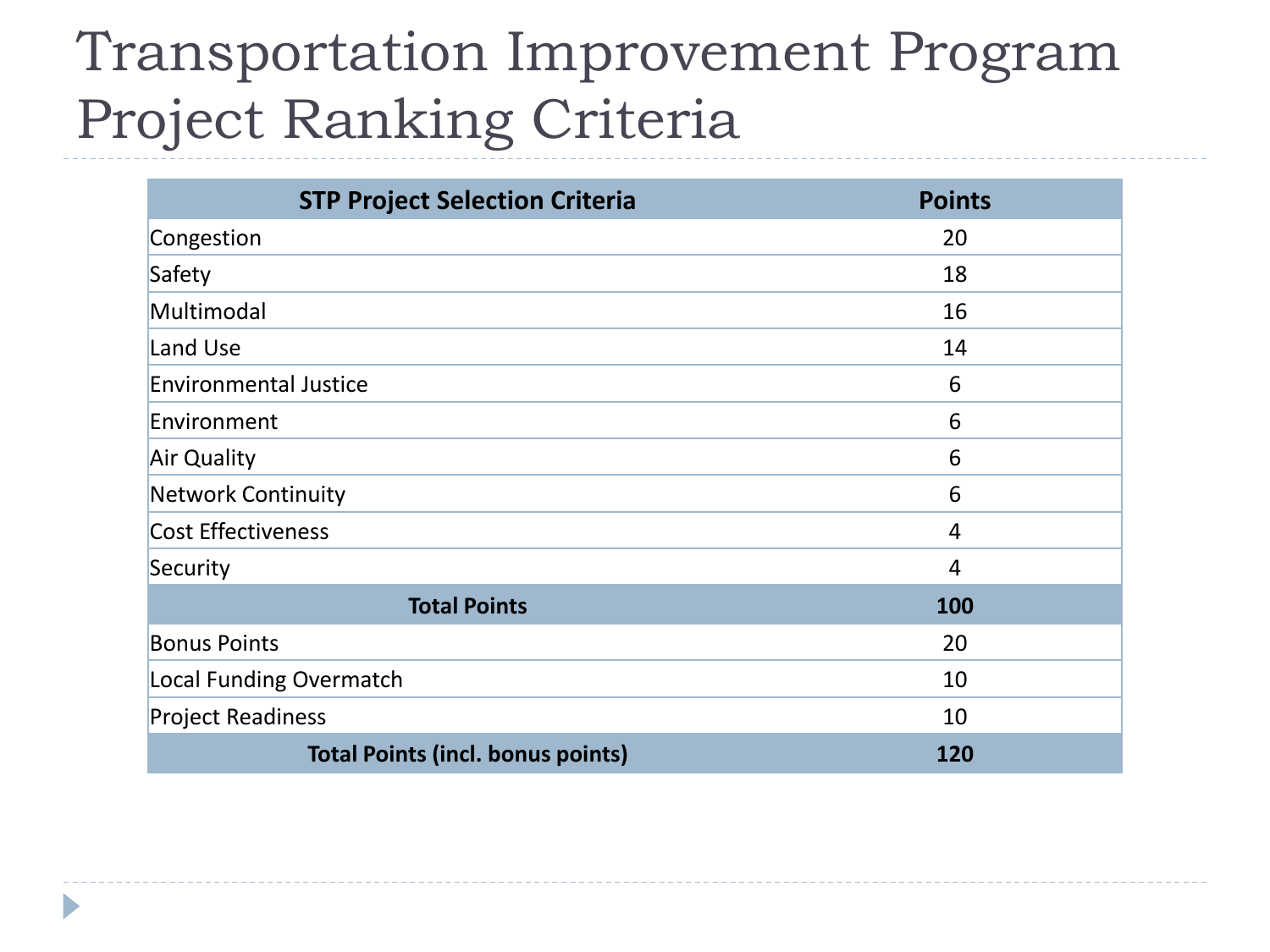# American Recovery Reinvestment Act of 2009 (ARRA) Project List

| <b>Arlington</b>          |                                                | <b>ARRA Funds \$405,000</b> |
|---------------------------|------------------------------------------------|-----------------------------|
| Airline Road Paving       |                                                |                             |
|                           | CSX Railroad to I-40                           | Repaving                    |
|                           | Chester Street Paving Griffin to Milton Wilson | Repaving                    |
| <b>Bartlett</b>           |                                                | ARRA Funds \$1,680,000      |
| <b>Bartlett Boulevard</b> | South city limits - Memphis Arlington          | Repaving                    |
| <b>Fayette Co</b>         | <b>ARRA Funds \$500,000</b>                    |                             |
| Fisherville Lake Rd       | Raleigh-LaGrange Dr to SR 193                  | Repaving                    |
| Monterey Dr               | Shelby County Line to Fisherville Lake<br>Rd   | Repaving                    |
| Germantown                | ARRA Funds \$1,650,000                         |                             |
| Farmington Blvd.          | Wolf River Blvd to Allenby Rd                  | Repaving                    |
| Wolf River Blvd           | Cameron Brown Park to Johnson Road             | Bike/Ped                    |

| <b>Millington</b>        | ARRA Funds \$2,097,200                                                                 |          |  |
|--------------------------|----------------------------------------------------------------------------------------|----------|--|
| Raliegh-Millington       | Paul Barret Pkwy southward to<br>City limits                                           | Repaving |  |
| Church Street            | Navy Road to Paul Barret Pkwy                                                          | Repaving |  |
| <b>Big Creek Church</b>  | Highway 51 to Raliegh-Millington                                                       | Repaving |  |
| Easley                   | Highway 51 to Navy Road                                                                | Repaving |  |
| Raliegh-Millington       | <b>Big Creek</b>                                                                       |          |  |
| Navy Road                | US 51 to East of Veterans<br>Parkway                                                   | Bike/Ped |  |
|                          |                                                                                        |          |  |
| <b>Shelby Co</b>         | ARRA Funds \$2,550,995                                                                 |          |  |
| Hacks Cross              | State Line to near City Limits                                                         | Repaving |  |
| <b>Houston Levee</b>     | Wolf River Bridge to Wolf River<br>Pkwy                                                | Repaving |  |
| <b>Walnut Grove</b>      | Memphis City Limits Near Rocky<br>Point to Houston Levee                               | Repaving |  |
| Crumpler Rd              | Copper Valley to State Line                                                            | Repaving |  |
| Raleigh Millington<br>Rd | Loosahatchie Bridge to Millington<br><b>City Limits</b>                                | Repaving |  |
| Ross Rd                  | Holmes to Near Ross Cove                                                               | Repaving |  |
| <b>Lakeland</b>          | ARRA Funds \$1,464,000<br>Highway 64 to Interstate 40<br><b>ARRA Funds \$1,400,000</b> |          |  |
| Canada Road              |                                                                                        |          |  |
| <b>Collierville</b>      |                                                                                        |          |  |
| Houston Levee Rd         | Bailey Station Rd to Winchester                                                        | Road     |  |

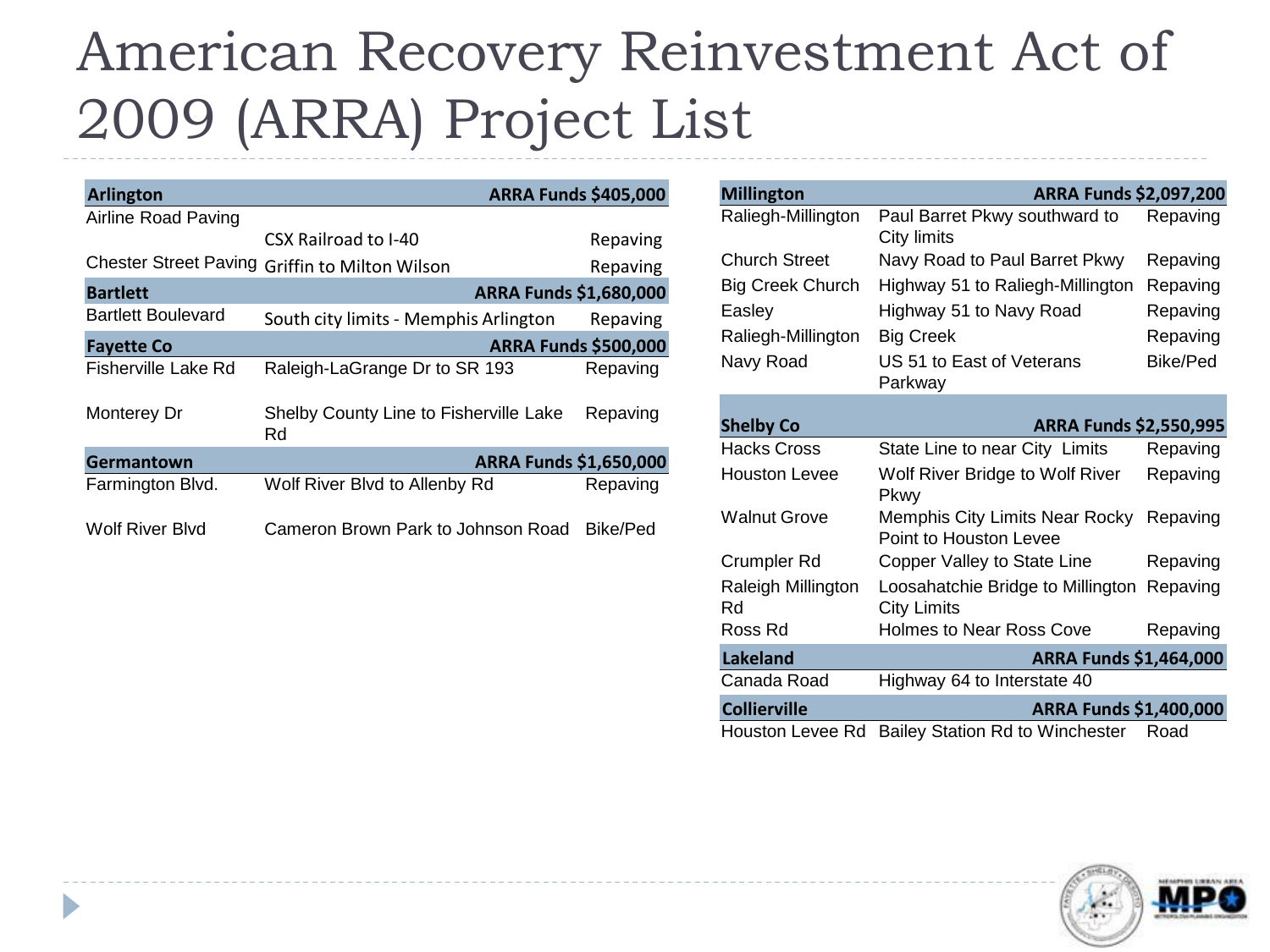# American Recovery Reinvestment Act of 2009 (ARRA) Project List

| <b>Memphis</b>          | ARRA Funds \$14,305,000                      |           |
|-------------------------|----------------------------------------------|-----------|
| Southern                | Cooper to Semmes                             | Repaving  |
| Southern                | <b>Highland to Goodlett</b>                  | Repaving  |
| Southern                | Goodlett to Cherry                           | Repaving  |
| Southern                | Cherry to Perkins Rd.                        | Repaving  |
| <b>Perkins Extended</b> | Poplar to Laurelwood                         | Repaving  |
| Knight Arnold           | Ridgeway to Mt. Moriah                       | Repaving  |
| Knight Arnold           | Cherry to Perkins Rd.                        | Repaving  |
| Knight Arnold           | <b>Perkins to Mendenhall</b>                 | Repaving  |
| Knight Arnold           | Mendenhall to Hickory Hill                   | Repaving  |
| Mill Branch             | Winchester to I-240                          | Repaving  |
| Mill Branch             | Raines to Winchester                         | Repaving  |
| Mill Branch             | <b>Riverbrook to Raines</b>                  | Repaving  |
| Ball                    | Norris to Ketchum                            | Repaving  |
| McLemore                | South Third to James                         | Repaving  |
| South Parkway E.        | Lauderdale to Elvis Presley                  | Repaving  |
| Front                   | Union to G E Patterson                       | Repaving  |
| Madison                 | Cleveland to East Pkwy                       | Repaving  |
| Chelsea                 | <b>Watkins to Fairfax</b>                    | Repaving  |
| <b>Wells Station</b>    | Waring to Watts                              | Repaving  |
| Semmes                  | <b>Widrose to Kimball</b>                    | Repaving  |
| Semmes                  | Kimball to Park                              | Repaving  |
| Semmes                  | Park to Waverly                              | Repaving  |
| Sam Cooper              | Over RR                                      | Repaving  |
| Winchester              | Tunnel at Airport                            | Repaving  |
| Horn Lake               | over Nonconnah Creek s/o Rivergate Guardrail |           |
| Rivergate (W. Alcy)     | over Nonconnah Ck w/o Horn Lake              | Guardrail |

| <b>Horn Lake</b>                                 |                                                                |  | <b>ARRA Funds \$600,000</b> |
|--------------------------------------------------|----------------------------------------------------------------|--|-----------------------------|
| Tulane Road                                      | Nail Rd to Goodman Rd                                          |  | Repaving                    |
| <b>MS Hwy 302</b><br>MS Hwy 302 & Windchase Blvd |                                                                |  | Signalization               |
| Goodman Rd.                                      | Horn Lake Rd to Hurt Rd                                        |  | Bike/Ped                    |
| Southaven                                        |                                                                |  | <b>ARRA Funds \$950,000</b> |
| Airways Blvd                                     | MS Hwy 302/Miss-Tenn St Line                                   |  | Repaving                    |
| Signalization                                    | Getwell Road at Nail Road and Central Signalization<br>Parkway |  |                             |
| <b>Olive Branch</b>                              | ARRA Funds \$1,000,000                                         |  |                             |
|                                                  | STATE HWY 305 PIGEON ROOST and misc locations                  |  | Signalization               |
| <b>STATELINE</b>                                 | ALEXANDER/HACKS CROSS                                          |  | Road                        |

#### **Total ARRA TN Funds \$ 26,052,195 Total ARRA MS Funds \$ 2,550,000**

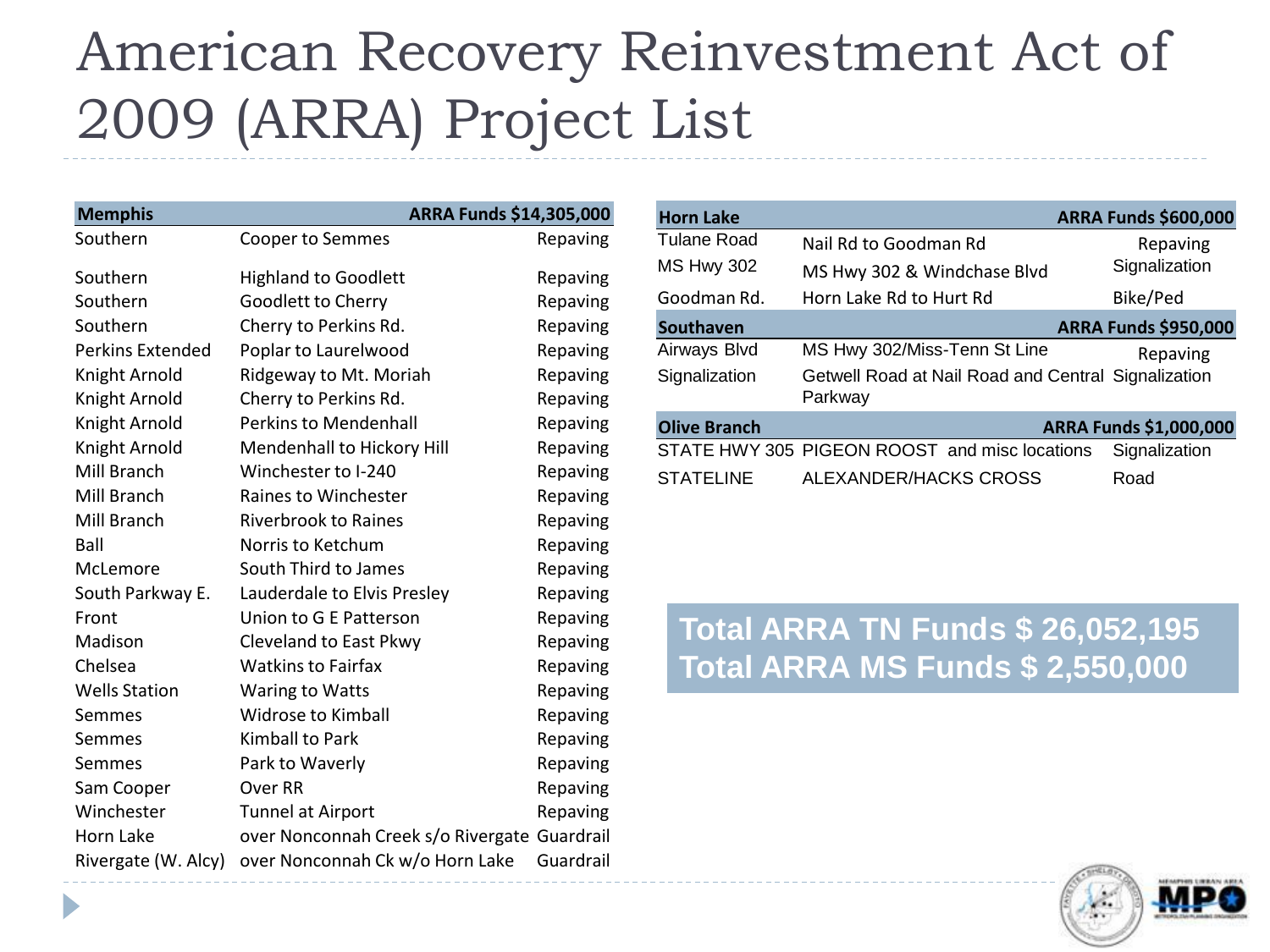#### 2008-2011 Transportation Improvement Program – Local Projects

**Mississippi Projects**

#### **Tennessee Projects**

| <b>Agency</b>   | <b>STP Local Project</b>           | <b>Agency</b> | <b>STP Local Project</b>                             |
|-----------------|------------------------------------|---------------|------------------------------------------------------|
| Arlington       | US 70/SR205 Airline                |               | Southaven Getwell Road                               |
| Arlington       | Milton Wilson Road North           | Olive         | <b>Pleasant Hill Road</b>                            |
| Arlington       | Milton Wilson Road South           | <b>Branch</b> | South of Nail Road to MS 302                         |
| Bartlett        | Old Brownsville                    | Olive         | <b>Craft Road</b>                                    |
| <b>Bartlett</b> | Kirby Whitten                      | <b>Branch</b> | Goodman Road to U.S. 78                              |
| Germanto        |                                    | Olive         | Alexander Road                                       |
| wn              | Wolf River Blvd                    | <b>Branch</b> | Goodman Road to MS 302 Bypass                        |
| Memphis         | <b>Holmes Road East</b>            |               | Nail Road                                            |
|                 | Memphis Holmes Road West           | Horn lake     | US Hwy 51 to Hurt Road                               |
| Memphis         | Kirby Whitten Parkway/Shelby Farms |               | Church Road                                          |
| Memphis         | Poplar Sweetbriar                  | Horn lake     | West of Tulane Road to intersection with Tulane Road |
| Memphis         | <b>Walnut Grove East</b>           |               | Mclingvale Road                                      |
|                 | Winchester @ Perkins               | Hernando      | Intersection with Byhalia Road                       |
| Memphis         | Interchange                        | Olive         | Olive Branch Intersection Improvements               |
|                 | Veterans Parkway South             | <b>Branch</b> | Various Intersections                                |
|                 | Millington Raleigh Mill to Navy    |               |                                                      |
|                 | Veterans Parkway West              |               |                                                      |
|                 | Millington Dakar to Creek Mill     |               |                                                      |
| Lakeland        | New Canada Road                    |               |                                                      |
| Shelby Co       | Fite Road                          |               | <b>Total STP TN Funds \$ 120,478,075</b>             |
| Various         | Mississippi Third River Bridge EIS |               |                                                      |
| Various         | <b>Repaving Bucket</b>             |               | <b>Total STP MS Funds \$ 11,634,349</b>              |
| Various         | <b>Bike and Pedestrian Bucket</b>  |               |                                                      |

Various Guardrail Bucket

Þ

Various Signalization Bucket